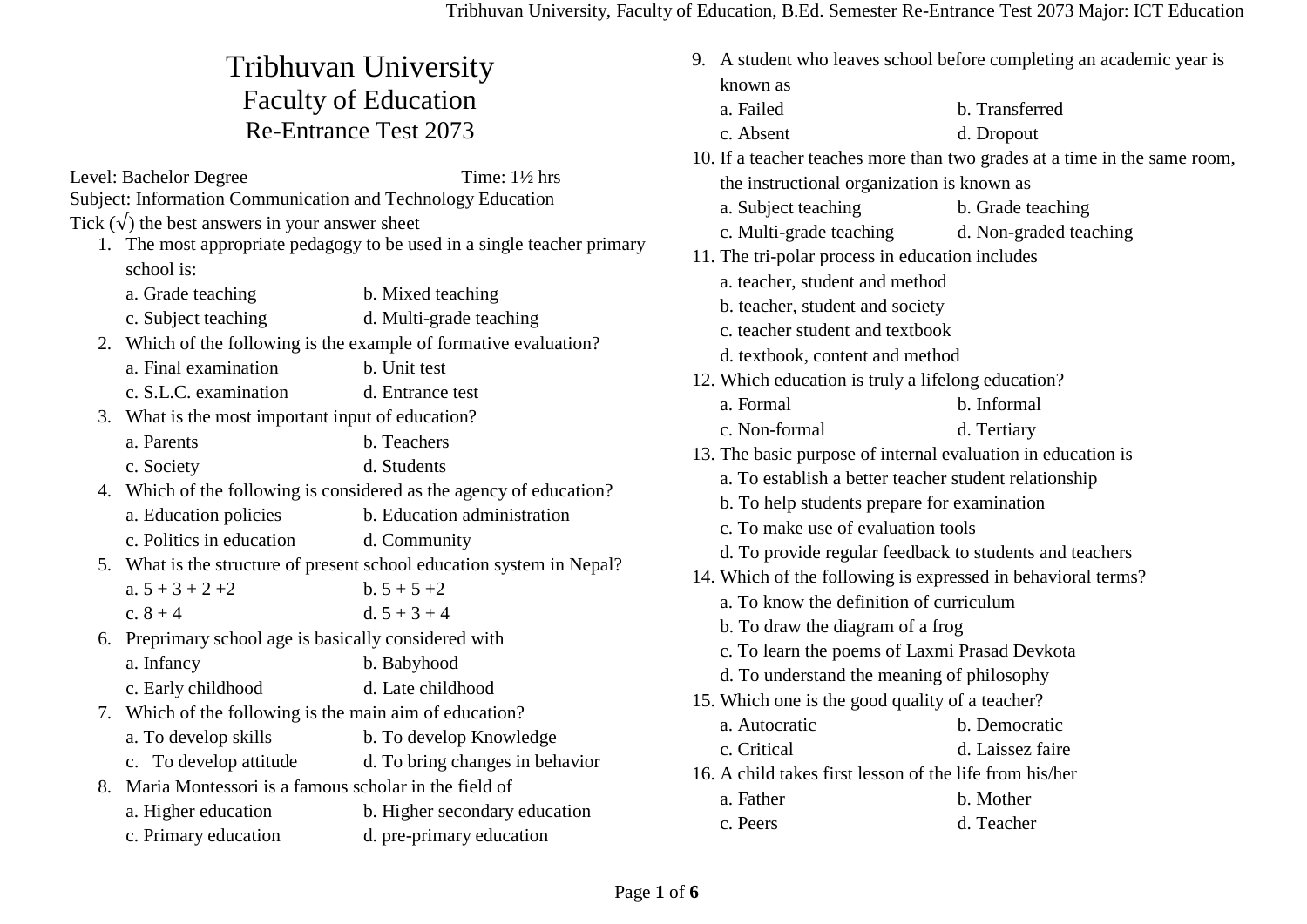|                                              | 17. What are the three major conditions for learning according to Operant    | c. Knowledge                                                | d. Evaluation                                                            |
|----------------------------------------------|------------------------------------------------------------------------------|-------------------------------------------------------------|--------------------------------------------------------------------------|
| <b>Conditioning Theory</b>                   |                                                                              |                                                             | 24. Which of the following evaluation tool is used to evaluate student's |
| a. Reinforcement, contiguity and practice    |                                                                              | performance in any event?                                   |                                                                          |
| b. Motivation, reinforcement and feedback    |                                                                              | a. Rating scale                                             |                                                                          |
| c. Generalization, contiguity and motivation |                                                                              | b. Check list                                               |                                                                          |
| d. Generalization, practice and feedback     |                                                                              | c. Questionnaire                                            |                                                                          |
|                                              | 18. If a teacher corrects the learning of students and gives suggestions for | d. Anecdotal Record                                         |                                                                          |
| improvement, it is an example of             |                                                                              | 25. Question-answer method of instruction comes under       |                                                                          |
| a. Practice                                  | b. Feedback                                                                  | a. Student initiated method                                 | b. Material focused method                                               |
| c Transfer                                   | d. Motivation                                                                | c. Interactive method                                       | d. Teacher centered method                                               |
|                                              | 19. Which of the following higher education institution was establish first  | 26. Who is also known as Father of Computer?                |                                                                          |
| in Nepal?                                    |                                                                              | a. Vint Cerf                                                | b. Tim Berner Lee                                                        |
| a. Trichandra College                        | b. Padma Kanya College                                                       | c. Charles Babbage                                          | d. Steve Jobs                                                            |
| c. National College                          | d. Durbar College                                                            | 27. Which device is required for the Internet connection?   |                                                                          |
|                                              | 20. "Horse riding does not have any effect in driving a motorbike."          | a. Mouse                                                    | b. NIC Card                                                              |
| Which type of transfer of learning is this?  |                                                                              | c. CD                                                       | d. Pen drive                                                             |
| a. Positive transfer                         | b. Negative transfer                                                         | 28. USB stands for:                                         |                                                                          |
| c. Zero transfer                             | d. Formal transfer                                                           | a. United Serial Bus                                        | b. Universal System Bus                                                  |
|                                              | 21. Which of the following factor/s affect/s individual differences of a     | c. Universal Serial By-Pass                                 | d. Universal Serial Bus                                                  |
| child?                                       |                                                                              | 29. What is computer?                                       |                                                                          |
| a. Heredity factor                           |                                                                              | a. electronic device                                        | b. machine                                                               |
| b. Environmental factor                      |                                                                              | c. data                                                     | d. device                                                                |
| c. Heredity and environmental factor         |                                                                              | 30. BIOS means:                                             |                                                                          |
| d. Emotional factor                          |                                                                              | a. Basic Input output system                                | b. Basic Input of system                                                 |
|                                              | 22. Which organization is responsible for training of manpower or school     | c. Beginner system                                          | d. Batch system                                                          |
| teachers in education?                       |                                                                              | 31. ALU is:                                                 |                                                                          |
| a. Higher Secondary Education Board (HSEB)   |                                                                              | a. Arithmetic Logic Unit                                    | c. Application Logic Unit                                                |
| b. Department of Education (DOE)             |                                                                              | c. Array Logic Unit                                         | d. Apply Logic Unit                                                      |
|                                              | c. National Centre for Educational Development (NCED)                        | 32. VGA is:                                                 |                                                                          |
| d. Curriculum Development Centre (CDC)       |                                                                              | a. Video Graphic Array                                      | b. Volatile Graphics Array                                               |
|                                              | 23. Which one of the following is the lowest level of cognitive domain       | c. Visual Graphics Array                                    | d. Video Graphics Adapter                                                |
|                                              | according to Bloom's Taxonomy of educational objectives?                     | 33. Which of the following does NOT store data permanently? |                                                                          |
| a. Comprehension                             | b. Analysis                                                                  | a. ROM                                                      | b. RAM                                                                   |
|                                              |                                                                              | c. Floppy Disk                                              | d. Hard Disk                                                             |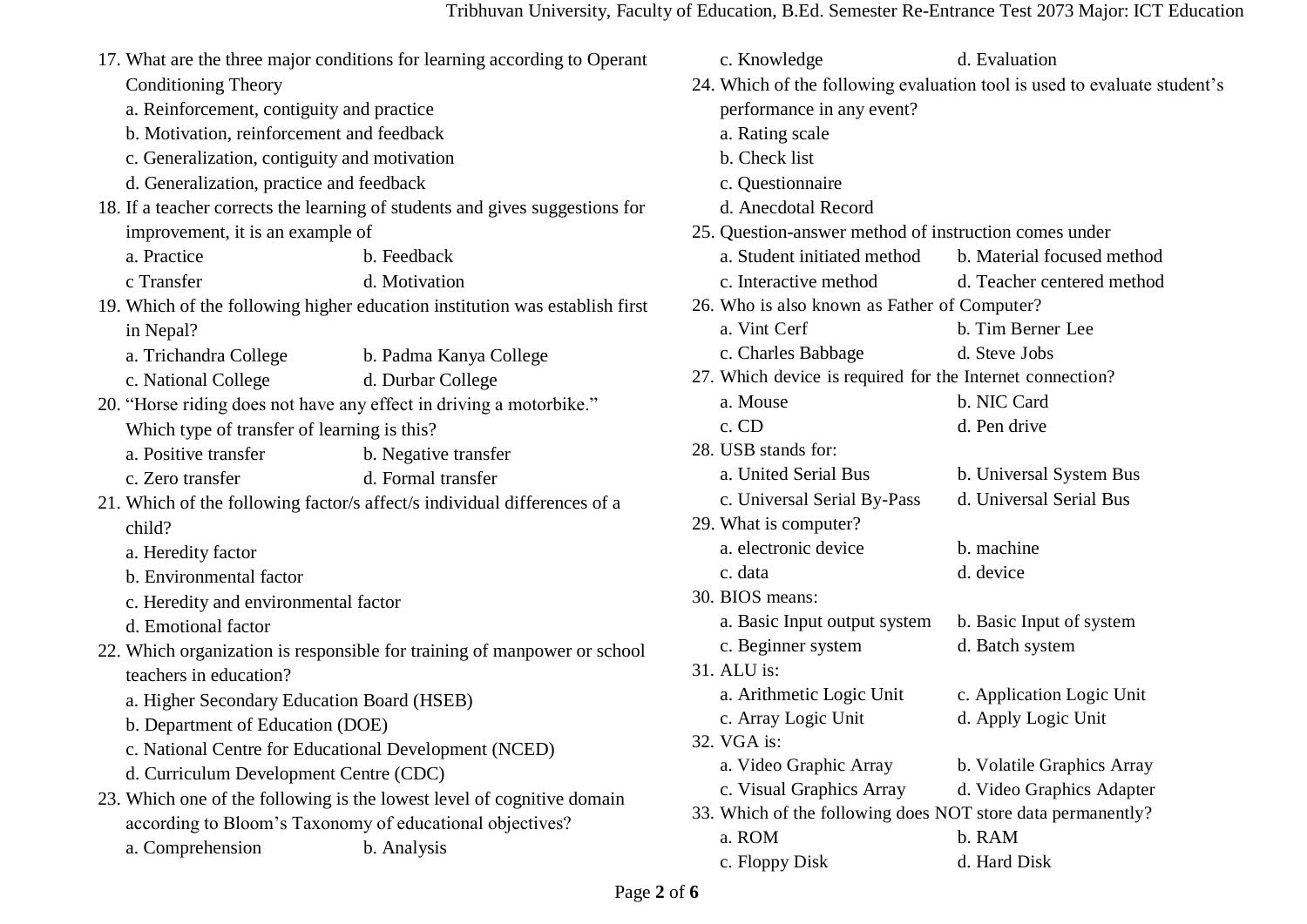## Tribhuvan University, Faculty of Education, B.Ed. Semester Re-Entrance Test 2073 Major: ICT Education

| 34. CPU stand for:                                        |                         |
|-----------------------------------------------------------|-------------------------|
| a. Central processing Unit                                | b. Central pre-unit     |
| c. central parallel system                                | d. central print system |
| 35. Which is input device?                                |                         |
| a. monitor                                                | b. mouse                |
| c. printer                                                | d. Hard disk            |
| 36. What is window 10?                                    |                         |
| a. Malware                                                | b. Operating System     |
| c. Application                                            | d. Firmware             |
| 37. Which of the following is NOT an input device?        |                         |
| a. Speaker                                                | b. Keyboard             |
| c. Joystick                                               | d. Microphone           |
| 38. Which of the following is NOT a binary number?        |                         |
| a. 001                                                    | b. 011                  |
| c. 77                                                     | d. 110                  |
| 39. How many bit is in 1 byte?                            |                         |
| a. 8 bit                                                  | b.4 bit                 |
| c. 16 bit                                                 | d. 1024 bit             |
| 40. Which of the following is photo editing software?     |                         |
| a. Linux                                                  | b. Word                 |
| c. Excel                                                  | d. Photoshop            |
| 41. Which of the following is NOT an example of protocol? |                         |
| a. FTP                                                    | b. POP3                 |
| c. HTTP                                                   | d. Tablet               |
| 42. Where is HTML used?                                   |                         |
| a. web page                                               | b. System               |
| c. Temp                                                   | d. Bookmark             |
| 43. How many bits length in IPV4?                         |                         |
| a. 32                                                     | b.64                    |
| c. 48                                                     | d. 24                   |
| 44. Which is NOT a top level domain name extension?       |                         |
| a. .edu                                                   | b. .org                 |
| c. .com                                                   | $d.$ .np                |

| 45. DOS stands for:                |                          |  |
|------------------------------------|--------------------------|--|
| a. Dual Operating System           | b. Disk Organized System |  |
| c. Dual Organized System           | d. Disk Operating System |  |
| 46. What does RAM stand for?       |                          |  |
| a. Remote Authorization Mechanism  |                          |  |
| b. Random Access Memory            |                          |  |
| c. Readily Accessed Mailer         |                          |  |
| d. Random Authorization Mechanism  |                          |  |
|                                    |                          |  |
| a. email                           | b. website               |  |
| c. URL                             | d. domain name           |  |
| 48. What does HTML stand for?      |                          |  |
| a. Hyperlink Text Marking Language |                          |  |
| b. Hyper Textual Mark-up Lingo     |                          |  |
| c. Hyper Text Mark-up Language     |                          |  |
| d. Hyper Textual Mark-up Logo      |                          |  |
| 49. Which is Not Mobile brand?     |                          |  |
| a. Samsung                         | b. iphone                |  |
| c. Microsoft                       | d. Nokia                 |  |
| 50. CD-ROM stands for:             |                          |  |
| a. Compactable Read Only Memory    |                          |  |
| b. Compactable Disk Read Memory    |                          |  |
| c. Compact Data Read Only Memory   |                          |  |
| d. Compact Disk Read Only Memory   |                          |  |
| 51. Facebook is an example of:     |                          |  |
| a. Social media                    | b. Networking software   |  |
| c. Operating system                | d. Learning site         |  |
| 52. NTC is:                        |                          |  |
| a. ISP                             | b. Telecom               |  |
| c. Data Service Provider           | d. All of the above      |  |
| 53. Hard disk size measured in:    |                          |  |
| a. MHz                             | b. Mbps                  |  |
| c. Gigabytes                       | d.52X                    |  |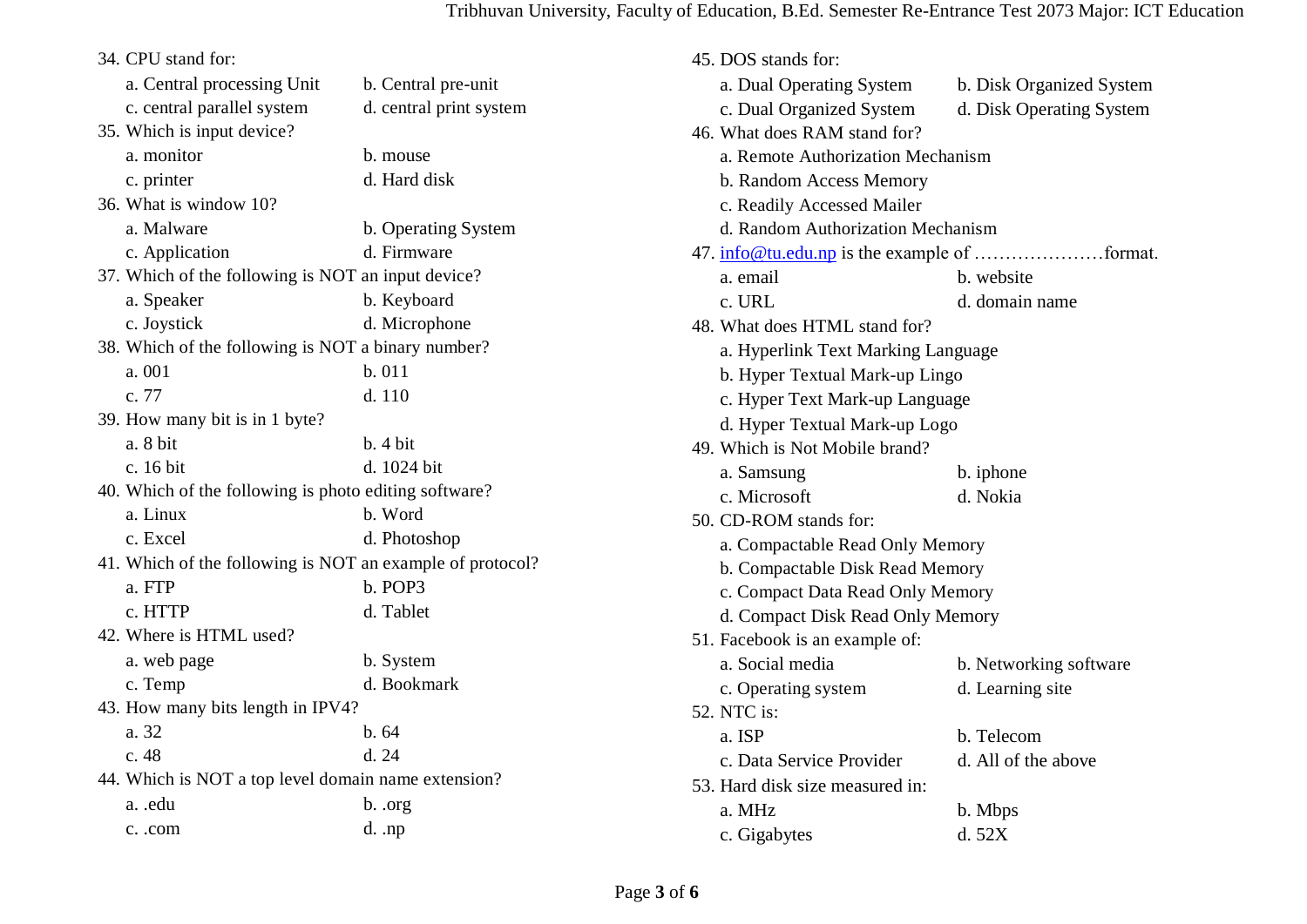|                                                                  | 54. Which of the following computer generation uses Micro processor?      |
|------------------------------------------------------------------|---------------------------------------------------------------------------|
| a. Fifth Generation                                              | b. Second Generation                                                      |
| c. Third Generation                                              | d. Fourth Generation                                                      |
| 55. URL stands for:                                              |                                                                           |
| a. Universal Resource Locator b. Uniform Radio Locator           |                                                                           |
| c. Uniform Resource Locator d. Unite Resource Locator            |                                                                           |
| 56. What type of memory is volatile?                             |                                                                           |
| a. Flash                                                         | b. RAM                                                                    |
| c. ROM                                                           | d. Hard Drive                                                             |
| 57. Which of the following performs modulation and demodulation? |                                                                           |
| a. fiber optics                                                  | b. satellite                                                              |
| c. coaxial cable                                                 | d. modem                                                                  |
| 58. Which of these is a NOT a computer manufacturer?             |                                                                           |
| a. IBM                                                           | b. Apple                                                                  |
| c. Sun                                                           | d. Microsoft                                                              |
| 59. What type of virus uses computer hosts to reproduce itself?  |                                                                           |
| a. Time bomb                                                     | b. Worm                                                                   |
| c. Melissa virus                                                 | d. Macro virus                                                            |
| 60. Which of the following device requires to hear music on your |                                                                           |
| computer?                                                        |                                                                           |
| a. Video Card                                                    | b. Mouse                                                                  |
| c. Sound Card                                                    | d. Joy Stick                                                              |
| 61. Which is the increasing order of measurement unit?           |                                                                           |
| a. bit, byte, MegaByte, Gigabyte, Terabyte                       |                                                                           |
| b. byte, bit, Gigabyte, Terabyte, MegaByte                       |                                                                           |
| c. bit, byte, megabit, megabyte, gigabit, gigabyte               |                                                                           |
| d. terabyte, gigabyte, megabyte, bit, byte                       |                                                                           |
| 62. Which is word processing software?                           |                                                                           |
| a. MS word                                                       | b. Excel                                                                  |
| c. PowerPoint                                                    | d. Paint                                                                  |
|                                                                  | 63. When you remove some information from a file or from the disk, it is: |
| a. Save                                                          | b. Edit                                                                   |
| c. Delete                                                        | d. Remove                                                                 |

| 64. ADSL is the abbreviation of              |                                                      |  |  |
|----------------------------------------------|------------------------------------------------------|--|--|
| a. Asymmetric Digital System Line            |                                                      |  |  |
|                                              | b. Asymmetric Digital Subscriber Line                |  |  |
| c. Asymmetric Dual Subscriber Line           |                                                      |  |  |
| d. Asymmetric Dual System Line               |                                                      |  |  |
| 65. What is the full form of WWW?            |                                                      |  |  |
| a. Wide World Web b. Web World Wide          |                                                      |  |  |
| c. World Wide Web                            | d. Web Wide Wave                                     |  |  |
|                                              |                                                      |  |  |
| a. Browser                                   | b. Editor                                            |  |  |
| c. Operating System                          | d. Plugin                                            |  |  |
| 67. LCD used in:                             |                                                      |  |  |
| a. Display                                   | b. Print                                             |  |  |
| c. Process                                   | d. Capture                                           |  |  |
| 68. What is correct name cyber law in Nepal? |                                                      |  |  |
|                                              | a. Electronic Transaction Act 2063 b. IT Policy 2072 |  |  |
| c. Cyber Law 2063                            | d. Procurement Act 2063                              |  |  |
| 69. Viber is $a$ :                           |                                                      |  |  |
| a. Business Tool                             | b. Communication Tool                                |  |  |
| c. Database Application                      | d. New media                                         |  |  |
| 70. 3G and 4G used in:                       |                                                      |  |  |
| a. Mobile Technology                         | b. Display Technology                                |  |  |
| c. Storage method                            | d. Print technology                                  |  |  |
| 71. AC and DC used in:                       |                                                      |  |  |
| a. power supply                              | b. Data transfer                                     |  |  |
| c. Internet connection                       | d. Bandwidth                                         |  |  |
| 72. Outlook is the example of                |                                                      |  |  |
| a. E-mail                                    | b. Chatting                                          |  |  |
| c. Newsgroups                                | d. M-commerce                                        |  |  |
| 73. Sell and Buy product online is called:   |                                                      |  |  |
| a. e-Commerce                                | b. E-Government                                      |  |  |
| c. e-Buy                                     | d. e-Transaction                                     |  |  |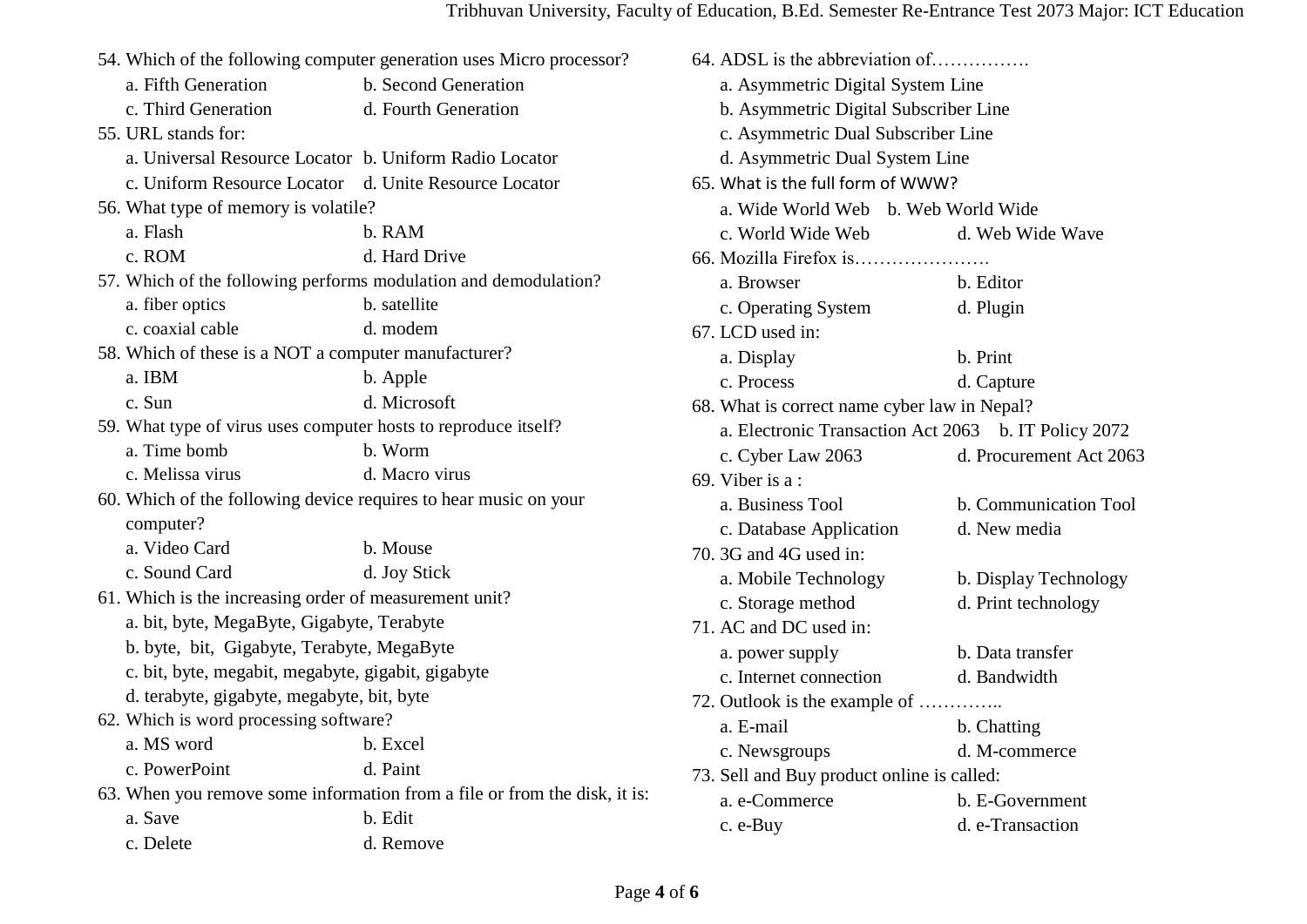| 74. Which is not the cyber crime?                           |                                                                           | 8              |
|-------------------------------------------------------------|---------------------------------------------------------------------------|----------------|
| a. Cyber Bulling                                            | b. Hacking                                                                |                |
| c. Password theft                                           | d. Book publishing                                                        |                |
|                                                             | 75. Which of the following device is used to scan the document?           | 8 <sup>°</sup> |
| a. Scanner                                                  | b. Printer                                                                |                |
| c. Plotter                                                  | d. Tester                                                                 |                |
| 76. Equation of line parallel to x-axis is:                 |                                                                           |                |
| $a. y = c$                                                  | $b. x = y$                                                                |                |
| c. $y = 3x$                                                 | $d. x = c$                                                                | 8              |
| 77. If $f(x) =  x^2 - 50 $ , what is the value of $f(-5)$ ? |                                                                           |                |
| a. 75                                                       | b. 25                                                                     |                |
| c.0                                                         | $d. -25$                                                                  |                |
|                                                             | 78. The length of a rectangular rug is 2 feet more than its width. If the | 8              |
|                                                             | length of the rug is 8 feet, what is the area of the rug in square feet?  |                |
| a. 16                                                       | b. 48                                                                     |                |
| c. 66                                                       | d. 80                                                                     |                |
|                                                             | 79. The average arithmetic mean of 6, 19, and x is 19. What is the value  | 8 <sub>0</sub> |
| of x?                                                       |                                                                           |                |
| a. 19                                                       | b. 25                                                                     |                |
| c. 31                                                       | d. 32                                                                     | 8 <sup>′</sup> |
| 80. If $2mk = 6$ , then $mk =$                              |                                                                           |                |
| a. 3                                                        | b.6                                                                       |                |
| c. 12                                                       | d.9                                                                       | 8              |
|                                                             | 81. In the following figure, CDE is an equilateral triangle and ABCE is   |                |
|                                                             | a square with an area of 1. What is the perimeter of polygon ABCDE        |                |
| $\overline{\cdot}$                                          |                                                                           |                |
| B                                                           |                                                                           | 8 <sup>1</sup> |
|                                                             |                                                                           |                |
|                                                             |                                                                           |                |
|                                                             |                                                                           | 9              |
|                                                             |                                                                           |                |

a. 4 b. 5 c. 6 d. 7

| 82. What is the next number in the sequence: 1, 8, 27,? |                                                       |                                                                              |  |
|---------------------------------------------------------|-------------------------------------------------------|------------------------------------------------------------------------------|--|
|                                                         | a. 36                                                 | b.64                                                                         |  |
|                                                         | c. 49                                                 | d. 20                                                                        |  |
|                                                         |                                                       | 83. If x and y are positive integers, what are all the solutions of x, y for |  |
|                                                         | the equation $3x + 2y = 11$ ?                         |                                                                              |  |
|                                                         | a. 1, 4 only                                          | b. 3, 1 only                                                                 |  |
|                                                         | c. 1, 4 and 2, 2                                      | d. $1, 4$ and $3, 1$                                                         |  |
|                                                         |                                                       | 84. If the sum of the roots is 5 and their product is 6 then the quadratic   |  |
|                                                         | equation is                                           |                                                                              |  |
|                                                         | a. $x2+5x+6=0$                                        | b. $x2-5x+6=0$                                                               |  |
|                                                         | c. $x2-6x+5=0$                                        | d. $x2+6x+5=0$                                                               |  |
|                                                         |                                                       | 85. Which of the following is divisible by 3 and by 5 but is not divisible   |  |
|                                                         | by $10?$                                              |                                                                              |  |
|                                                         | a. 30                                                 | b. 35                                                                        |  |
|                                                         | c.40                                                  | d. 45                                                                        |  |
|                                                         | 86. What is the next number in the series: 1, 4, 9, ? |                                                                              |  |
|                                                         | a. 27                                                 | b. 16                                                                        |  |
|                                                         | c. 20                                                 | d.25                                                                         |  |
|                                                         | 87. y-intercept of $3x-y-15=0$ is                     |                                                                              |  |
|                                                         | a. 3                                                  | $b. -3$                                                                      |  |
|                                                         | c. 15                                                 | $d. -15$                                                                     |  |
|                                                         |                                                       | 88. The circumference of the circular base of a cylinder is 44cm and its     |  |
|                                                         | height is 10cm. Find the volume of the cylinder.      |                                                                              |  |
|                                                         | a. $1504 \text{ cm}^3$                                | b. $4150 \text{ cm}^3$                                                       |  |
|                                                         | c. 1450 cm <sup>3</sup>                               | d. 1540 cm3                                                                  |  |
|                                                         | 89. The graph of $x^2+y^2 = 1$ is                     |                                                                              |  |
|                                                         | a. circle                                             | b. parabola                                                                  |  |
|                                                         | c. straight line                                      | d. hyperbola                                                                 |  |
|                                                         | 90. What is the sum of the series $1+2+3+\ldots+10$ . |                                                                              |  |
|                                                         | a. 50                                                 | b. 55                                                                        |  |
|                                                         | c. 65                                                 | d. 45                                                                        |  |